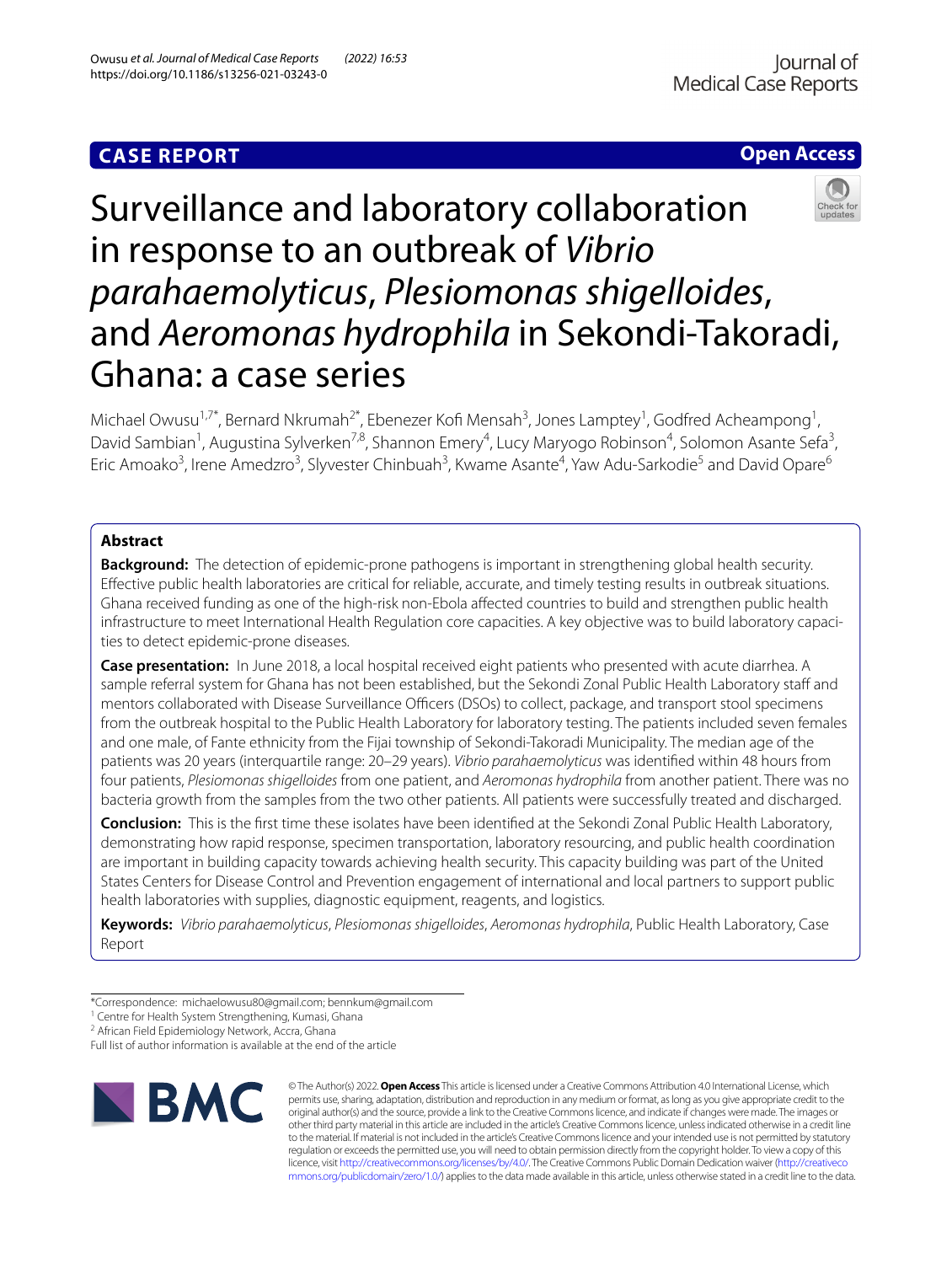# **Introduction**

Following the 2003 severe acute respiratory syndrome (SARS) outbreak, the World Health Organization (WHO) drafted the International Health Regulations 2005 (IHR), requiring member countries to prevent, rapidly detect, respond, and report outbreaks and public health emergencies [[1,](#page-4-0) [2](#page-4-1)]. Ghana received funding from the Global Health Security Agenda (GHSA) to support strengthening of IHR capacities and, in line with the WHO Regional Office for Africa (WHO/AFRO), adopted the Integrated Disease Surveillance and Response (IDSR), with an aim to strengthen indicator-based surveillance and build a comprehensive public health response system [\[3](#page-4-2)].

One of the key pillars of IDSR is to have a strong and efficient public health laboratory that has the capacity to identify, confrm, and report priority pathogens to the appropriate units.

Efficient laboratories are critical for reliable, accurate, and timely testing of suspected outbreak cases. Ghana has a network of laboratories comprising both clinical laboratories within health care facilities and separate Public Health Laboratories (PHL) at the zonal level.

However, observations show that the role of the PHLs in supporting epidemiologic surveillance of disease in Ghana faces challenges, including lack of mechanisms to transport samples to the laboratory, inappropriate sample collection, lack of logistics to support surveillance, limited fnancial support, and weak communication between laboratory personnel and disease surveillance officers  $[4]$  $[4]$ .

As part of strengthening the laboratory and epidemiologic surveillance of priority pathogens in Ghana, the United States Centers for Disease Control and Prevention (US CDC) engaged international [Association of Public Health Laboratories (APHL)] and local [Centre for Health System Strengthening (CfHSS)] partners to build the capacity of PHLs to detect epidemic-prone infectious diseases in Ghana.

We report here the detection of *Vibrio parahaemolyticus*, *Plesiomonas shigelloides*, and *Aeromonas hydrophila* through a concerted effort of disease surveillance officers (DSOs), PHL staf, and laboratory mentors.

# **Case presentation**

On the 29 June 2018, the Holy Child Hospital (a private health facility) in the Sekondi-Takoradi Municipality of the Western Region received eight acutely-ill patients who presented with general weakness and diarrhea. On direct questioning, it was reveled that all the patients belonged to the Fante ethnic group, and came from the Fijai vicinity of the Sekondi-Takoradi Municipality (Fig. [1](#page-2-0)). Two patients ate *kenkey* (a local meal made from maize) with fsh from the same vendor, one ate food prepared at home, and the rest ate *waakye* (local meal made with rice and red beans) with fsh from another food vendor. All the food vendors were from the Fijai community in the municipality. On examination, all patients appeared weak and had watery, mucoid diarrhea. None of the patients had fever (axillary temperature of 38 °C and above, by WHO's defnition), and their blood pressure readings were within normal range. The hospital notifed the DSOs about the suspected outbreak cases, who in turn called the laboratory staff to assist with the investigation. Five stool samples and three rectal swabs from all eight patients were collected, labelled, and transported (at 4 °C) to the Sekondi Zonal PHL in Cary–Blair transport medium. It took approximately 30 minutes for the samples to arrive at the testing laboratory. All the samples were accompanied by case report forms.

The samples were immediately cultured on xylose lysine deoxycholate agar (XLD) and thiosulfate citrate bile salt sucrose agar (TCBS) and incubated at 37 °C overnight. Mixed colonies (yellow and pink) were seen on the XLD plates and pure cultures were observed on the TCBS plates. The pinkish colonies on XLD were subcultured onto fresh XLD media and incubated overnight at 37 °C to produce pure colonies. All isolates that grew on TCBS appeared tiny and green depicting possible nonsucrose fermentation. Isolates on XLD showed tiny, pink appearance with no hydrogen sulfide  $(H_2S)$  production. Single well-isolated colonies from each XLD and TCBS plate were subcultured onto separate blood agar plates and incubated overnight at 37 °C. Poly O1 *Vibrio* grouping was performed on all the isolates for detection of *Vibrio cholerae,* but all were negative. Colonies of bacteria were inoculated in triple sugar iron (TSI) agar, citrate, urease media, and sulfur indole motility (SIM) medium. Oxidase test was further conducted on the isolates. Antimicrobial susceptibility Ttest (AST) was performed for ceftazidime (30  $\mu$ g), ciprofloxacin (5  $\mu$ g), meropenem (10  $\mu$ g), gentamicin (10  $\mu$ g), cefotaxime (30  $\mu$ g), and tetracycline  $(30 \mu g)$  using the Kirby–Bauer disc diffusion method on Mueller Hinton agar. Interpretation of the ASTs was done following guidelines from the Clinical and Laboratory Standards Institute (CLSI) [[5](#page-4-4)]. *Escherichia coli* ATCC 25922 was used as the quality control organism for the antimicrobial susceptibility test.

Seven of the patients were females and one was male. Their median age was 20 years (interquartile range: 20–29 years). The bacteria isolates appeared as Gram negative rods with all isolates showing glucose fermentation, oxidase positive, and motility positive. Results from citrate test and urease reaction were all negative. Triple sugar iron (TSI) presentation of all the isolates revealed an alkaline-over-acid (K/A) reaction, with no gas released and no  $H<sub>2</sub>S$  produced. Using the analytical profile index (API) 20NE (Biomerieux, France) system, the isolates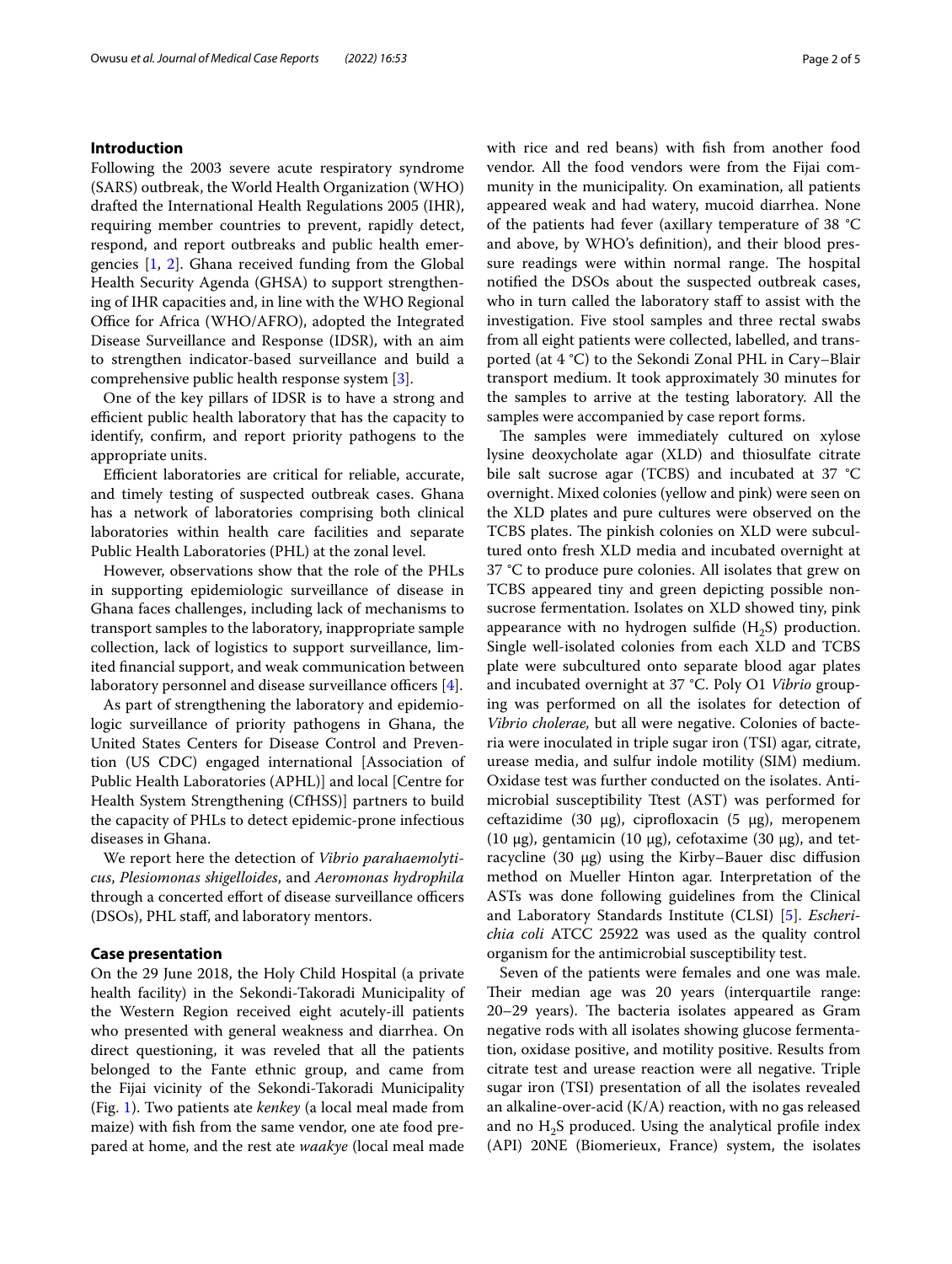

<span id="page-2-0"></span>were identifed as *V. parahaemolyticus*, *P. shigelloides*, and *A. hydrophila*. *V. parahaemolyticus* was the most predominant (4/8; 50%), followed by both *P. shigelloides* (1/8; 12.5%) and *A. hydrophila* (1/8; 12.5%). Two (2/8; 25%) samples did not yield any enteropathogen. All three pathogens were sensitive to all antimicrobial agents, except for tetracycline, which was not efective against *V. parahaemolyticus*, or *A. hydrophila*.

Patients whose samples yielded enteropathogens were treated with oral and intravenous medications such as ciprofloxacin, metronidazole, oral rehydrated salts (ORS) with zinc, omeprazole, and metoclopramide. The two individuals with no enteropathogens in their specimens were put on only fluid replacement therapy  $(ORS + zinc)$ and were discharged after diarrhea had ceased.

# **Discussion**

Ghana received funding as one of the high-risk non-Ebola afected countries, to build and strengthen public health infrastructures to meet IHR core capacities. A key objective was to build laboratory capacities to detect epidemic-prone diseases. To achieve this, the US CDC engaged APHL, which in turn contracted a Ghana in-country partner CfHSS to support the PHLs with supplies, diagnostic equipment, reagents, and logistics. CfHSS recruited mentors and supported microbiological training for laboratory staff and DSOs. Training modules included appropriate sample collection by DSOs, on-site laboratory training in detection of bacteria, and laboratory quality management system training.

Strengthening the capacity of public health systems to conduct surveillance, detect, and respond to infectious microbiological agents is essential in achieving the objectives of the global health security agenda. Through support of the US CDC, the Sekondi Public Health Laboratory was equipped to enhance their capacity to identify Enterobacteriaceae and non-Enterobacteriaceae from various samples including stool, blood, wound, urine, and others. From the sample investigation, *V. parahaemolyticus*, *A. hydrophila*, and *P. shigelloides* were isolated from stool and rectal samples of eight patients from Fijai in the Sekondi-Takoradi Municipality of the Western Region of Ghana. Although these pathogens are of public health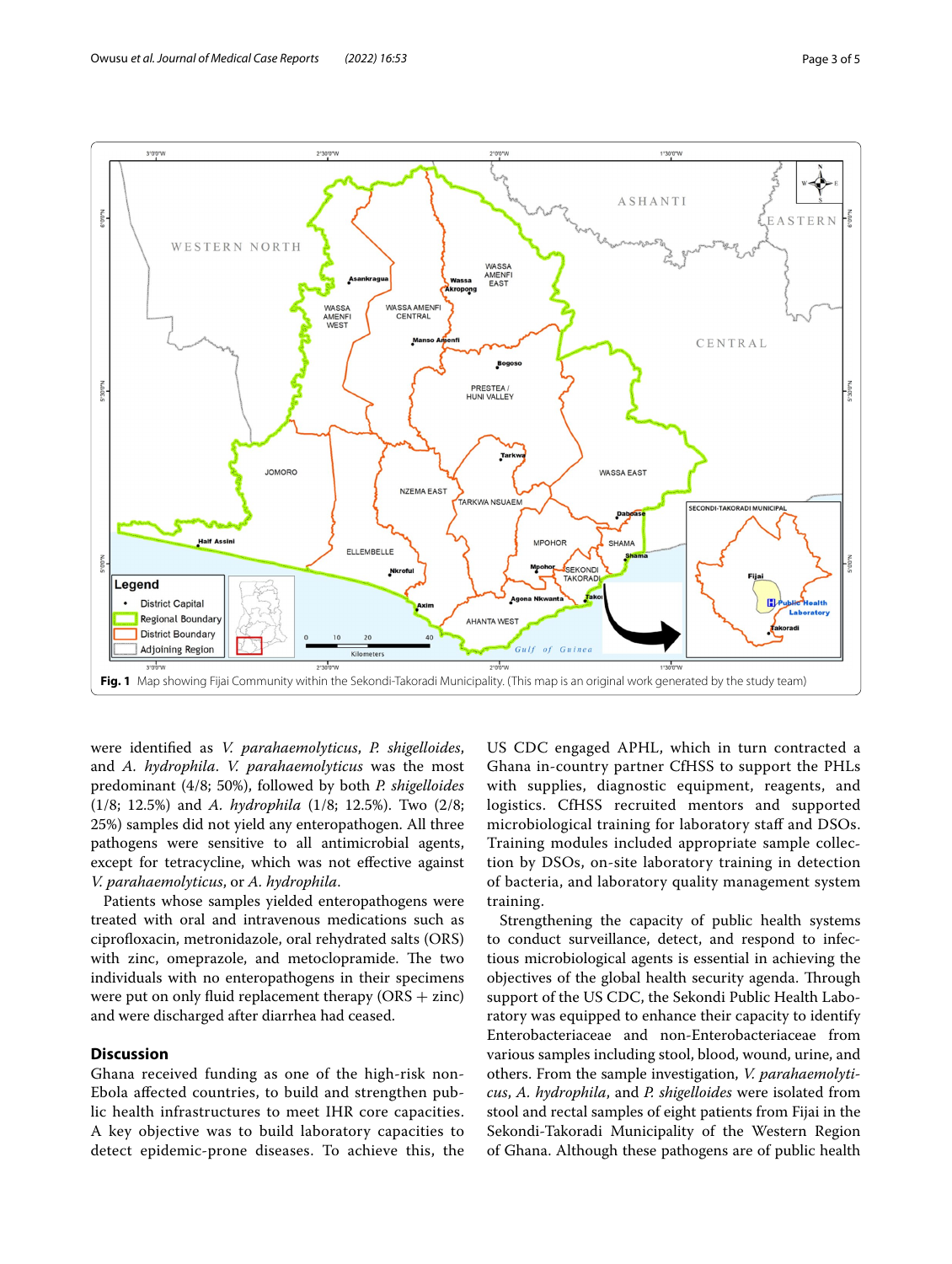importance, only a few reported cases are documented in Africa [[6\]](#page-4-5), with no reports from Ghana.

There are several bacterial etiological agents responsible for diarrhea outbreaks in developing countries. Typical among them, which cause moderate-to-severe cases include *Escherichia coli*, *Salmonella* (especially nontyphoidal *Salmonella*), *Campylobacter*, and *Shigella* species [[7\]](#page-4-6). However, the pathogens identifed in this study did not include any of these. *A. hydrophila* and *P. shigelloides* are Gram-negative bacilli within the families Aeromonadaceae and Enterobacteriaceae, respectively. *V. parahaemolyticus* shares family with *V. cholerae* in the group Vibrionaceae. Although the three bacteria occupy separate taxonomic niches, they are all widely distributed in brackish water, marine environments, drinking water, fresh water, and polluted waters  $[8]$  $[8]$  $[8]$ . These bacteria are associated with gastroenteritis accompanied by vomiting, and have been implicated in acute secretory, dysenteric, or choleric diarrhea [[9\]](#page-4-8). Water and food serve as vehicles of transmission for *Aeromonas* and *Plesiomonas* organisms [\[10\]](#page-4-9). Transmission of *V. parahaemolyticus* is mainly through the consumption of contaminated seafood, especially oysters, causing acute gastroenteritis [[11\]](#page-4-10). All three bacteria have been associated with diarrhea outbreaks.

The patients indicated they had eaten *kenkey* and *waakye* (local food made from maize and rice, respectively) prior to onset of the disease. It was not possible to confer a direct link to the food eaten as the source of infection since these patients ate these foods the night prior to the outbreak, and there was no possible way of collecting food samples for microbial screening. However, the community is situated alongside the sea and well noted for trading in seafoods including oysters, fsh, and other crustaceans in its environs. Sea water, shell fsh, and crustaceans are reservoirs of these bacteria, and possible risk factors for infection [\[12](#page-4-11)]. It is possible that consumption of the carbohydrate food and consumption of fsh or some crustaceans are possible sources of infection in this outbreak. Virulence factors such as toxin-related hemolysin, capsular polysaccharide, lipases, enterotoxins, proteases, and other toxins are known to be responsible for pathogenesis of *V. parahaemolyticus*, *A. hydrophila*, and *P. shigelloides* [\[13,](#page-4-12) [14](#page-4-13)].

Our report is similar to outbreaks of diarrhea reported in other parts of Africa (Nigeria and Cameroon), Japan, and Bangladesh, which were all associated with *V. parahaemolyticus*, *P. shigelloides*, and *A. hydrophila* [[15](#page-4-14)[–18](#page-4-15)]. Klontz *et al.* similarly reported that patients infected with *A. hydrophila* or *P. shigelloides* displayed clinical features that were, mostly, similar to those infected with *V. cholerae* non-O1 [[9\]](#page-4-8).

In a typical endemic setting, especially in many communities in Africa, laboratory-based diagnostics are a

challenge, and this results in the majority of diagnoses being made clinically and antimicrobials given empirically [[19](#page-4-16)]. After confrmation of the various bacterial agents (by API) and subsequent ASTs, laboratory results were shared with the National Public Health and Reference Laboratory and the Disease Surveillance Unit as part of the IDSR system. This led to effective clinical management and discharge of the patients. Improper diagnosis usually leads to prolonged hospitalization, poor patient outcome, and likely increase in antimicrobial resistance. The current study emphasizes the need to build capacity for proper laboratory analysis for all diarrheal cases, which for a country like Ghana, could easily and erroneously be attributed to *V. cholerae*.

A major limitation to this study was the inability to confrm the identity of isolated pathogens with more accurate and sensitive molecular techniques such as polymerase chain reaction (PCR). This was primarily due to logistical and infrastructural challenges at the Sekondi Zonal PHL. Molecular techniques have been widely utilized in surveillance and other genetic studies of foodborne pathogens to increase understanding into the primary source of infection and genetic diversity.

One key lesson in this report is the resourcing and training of laboratory and DSOs, which enabled them to both detect and respond to this outbreak. All three identifed bacteria cannot be detected easily with conventional microbiological techniques. The use of additional techniques, such as the API, enabled the Public Health Laboratory to detect these pathogens with a high degree of certainty. Resourcing and training of laboratory staf and DSOs in developing countries is essential in meeting the objectives of the Global Health Security Agenda.

# **Conclusion**

This report presents rare cases of diarrhea associated with *V. parahaemolyticus*, *A. hydrophila*, and *P. shigel*loides. These organisms might be widespread in Ghana, especially along the coastal towns, and may be signifcant causative agents of diarrheal outbreaks or might cause chronic diarrhea in immunocompromised patients. This report underscores the importance of laboratory analyses in outbreaks. Comprehensive investigation, including food microbiology for seafood, is recommended to map out sources of infection for better control measures.

# **Abbreviations**

APHL: Association of Public Health Laboratories; AST: Antimicrobial susceptibility test; CfHSS: Centre for Health System Strengthening; CLSI: Clinical and Laboratory Standards Institute; DSO: Disease surveillance officer; GHSA: Global Health Security Agenda; H<sub>2</sub>S: Hydrogen sulfide; IDSR: Integrated Disease Surveillance and Response; IHR: International Health Regulations; PHL: Public Health Laboratory; SARS: Severe acute respiratory syndrome; SIM: Sulfur indole motility; TCBS: Thiosulfate citrate bile salt sucrose; TSI: Triple sugar iron; US